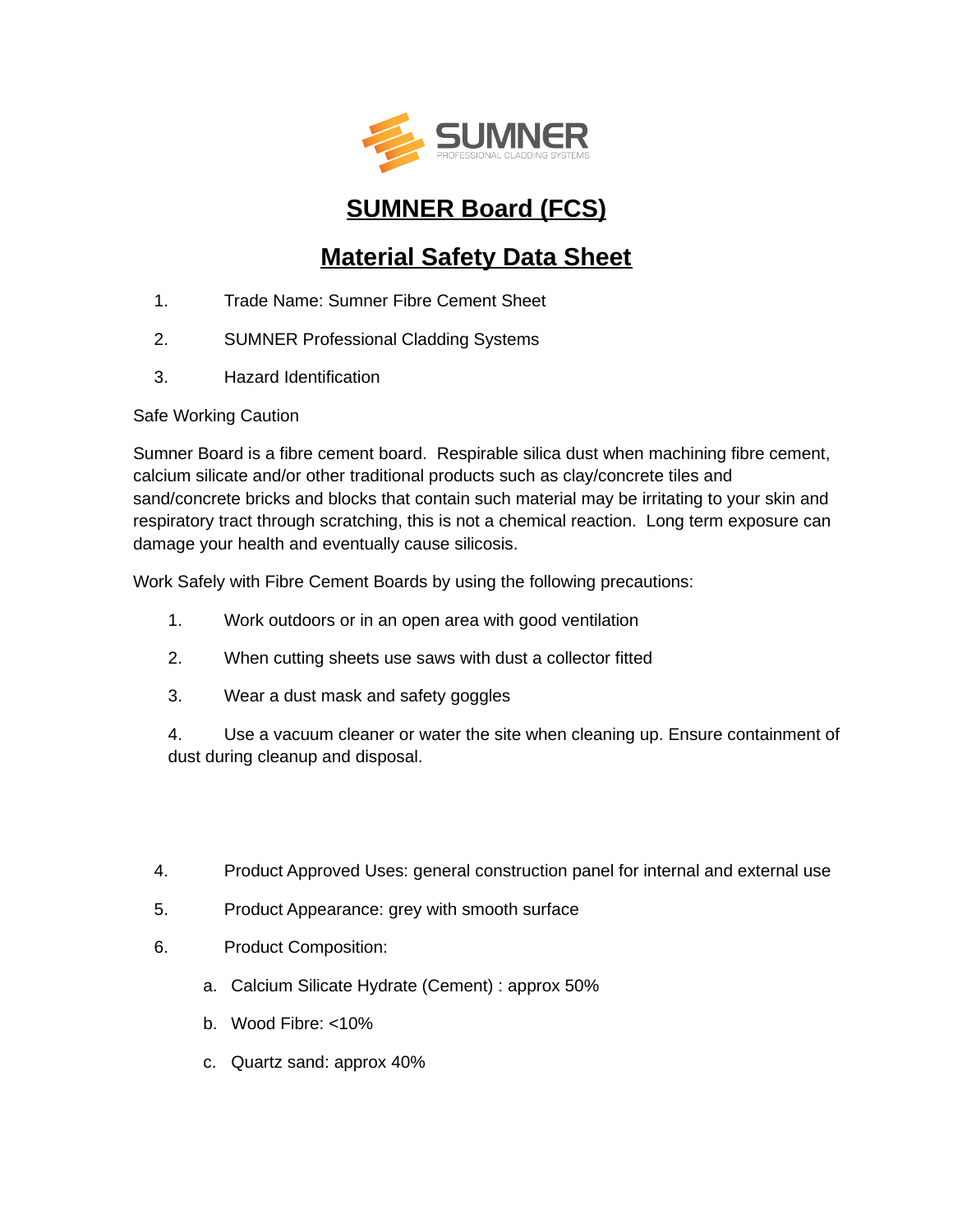

d. Other materials: <10%

## 7. Physical Data:

- a. Nominal Density: 1.35gm/cm3
- b. pH (in 10% solution) : >10
- c. Odour: None
- d. Moisture Content: 15%
- e. Flash Point: Not Flammable
- f. Corrosiveness: Non Corrosive
- g. Stability: Stable
- 8. Fire and Explosion Data: Non Combustible
- 9. Health Hazards:
	- a. Workplace Exposure Standard has not been established for this product therefore the general limits for dusts and mists are applicable
		- a.i. 10mg/m3 total inhalable dust
		- a.ii. 0.2mg/m3 respirable quartz particles
	- b. Primary Route of Entry: Inhalation of Dust
	- c. Medical Conditions (which may be aggravated): Respiratory Conditions
	- d. Target Organs: Lungs
- 10. Health Affects
	- a. Inhalation: Acute overexposure to dust may cause inflammation of the respiratory tract
	- b. Skin Contact: Prolonged contact may lead to irritation for sensitive persons
	- c. Ingestion: Mild Discomfort
	- d. Eyes: Mild transient irritation or inflammation
- 11. First Aid/Emergency Procedures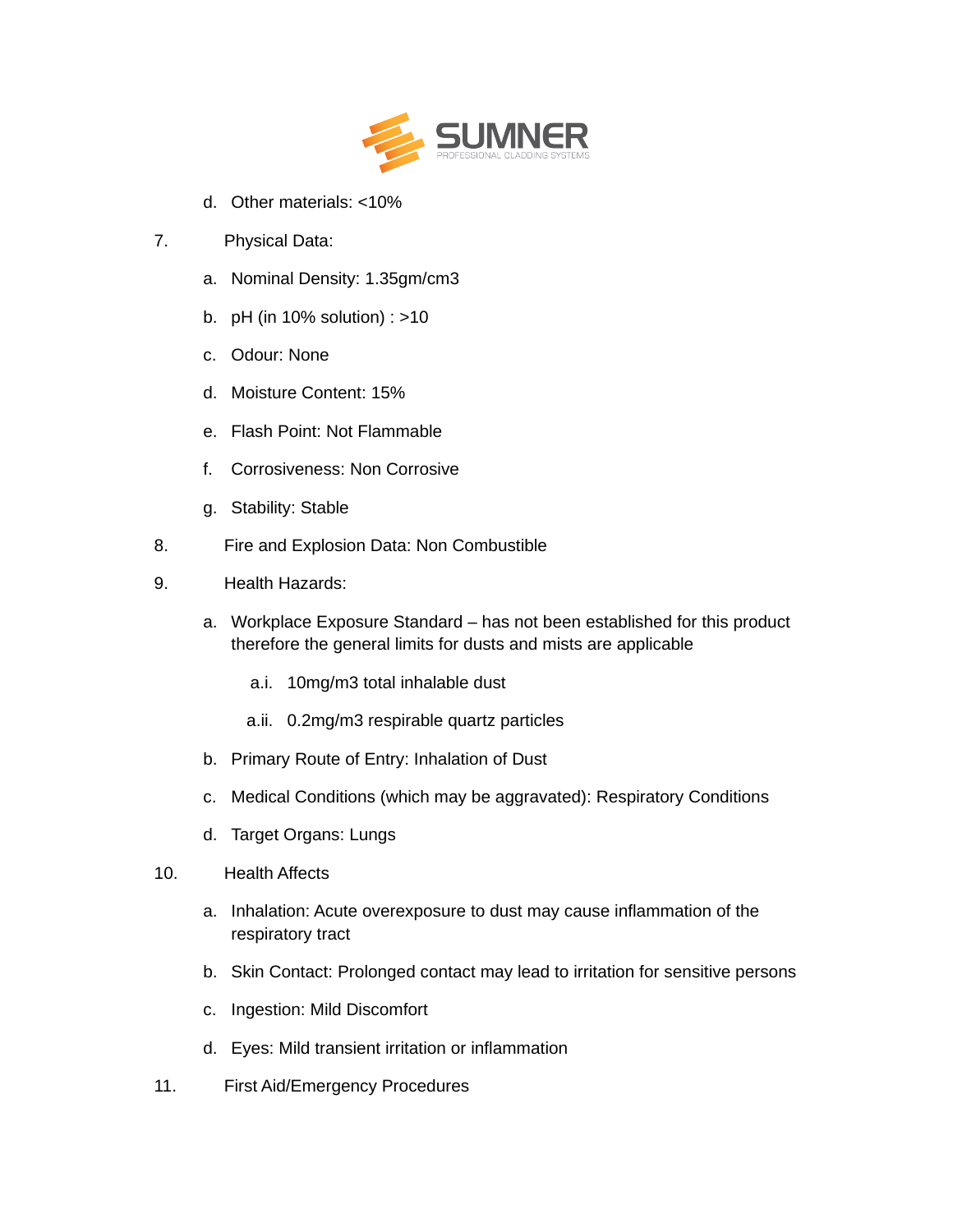

- a. Inhalation: Move to fresh air
- b. Skin Contact: Wash thoroughly with clean water
- c. Ingestion: Rinse mouth and throat with water, drink plenty of water
- d. Eyes: Flush copiously with fresh water
- e. In all situations seek medical advice if irritation or medical condition persists
- 12. Storage Precautions
	- a. Storage at site or warehouse: Panels should be stored on pallets in a flat, dry, covered and well ventilated area. Protect from dust and rain.
	- b. During Transport: Should be covered with canvas, tarpaulin
- 13. Precautions for Safe Handling and Use
	- a. Handling: Use sufficient natural or mechanical ventilation to reduce the dust level below the work place exposure standard
	- b. Goggles: Use safety glasses whenever machining the product (cutting, drilling, sanding, planing etc)
	- c. Clothing: Use work clothes and gloves to protect against mechanical injury
	- d. Respirator: It is possible for airborne concentrations of silica dust to approach the workplace exposure standard of 0.2gm/m3 when machining (cutting, drilling, sanding, planing etc) this product. Approved respiratory protective equipment should be made available while working in concentrations around or above the workplace exposure standard.
	- e. Overalls: Normal protective working overalls are adequate
- 14. Spill or Leak Procedures
	- a. Spilled Materials: collect dust with vacuum cleaner or dust bag during fabrication. If sweeping is necessary use a dust suppressor or wet sweep work areas to prevent spread of dust
	- b. Waste Disposal: dispose as a building product product waste according to local regulations. Collected dust should bind with cement before disposing in a landfill

The health and safety information contained herein is believed to be accurate and correct based on our current knowledge at the date of issue and no liability can be accepted for any loss,